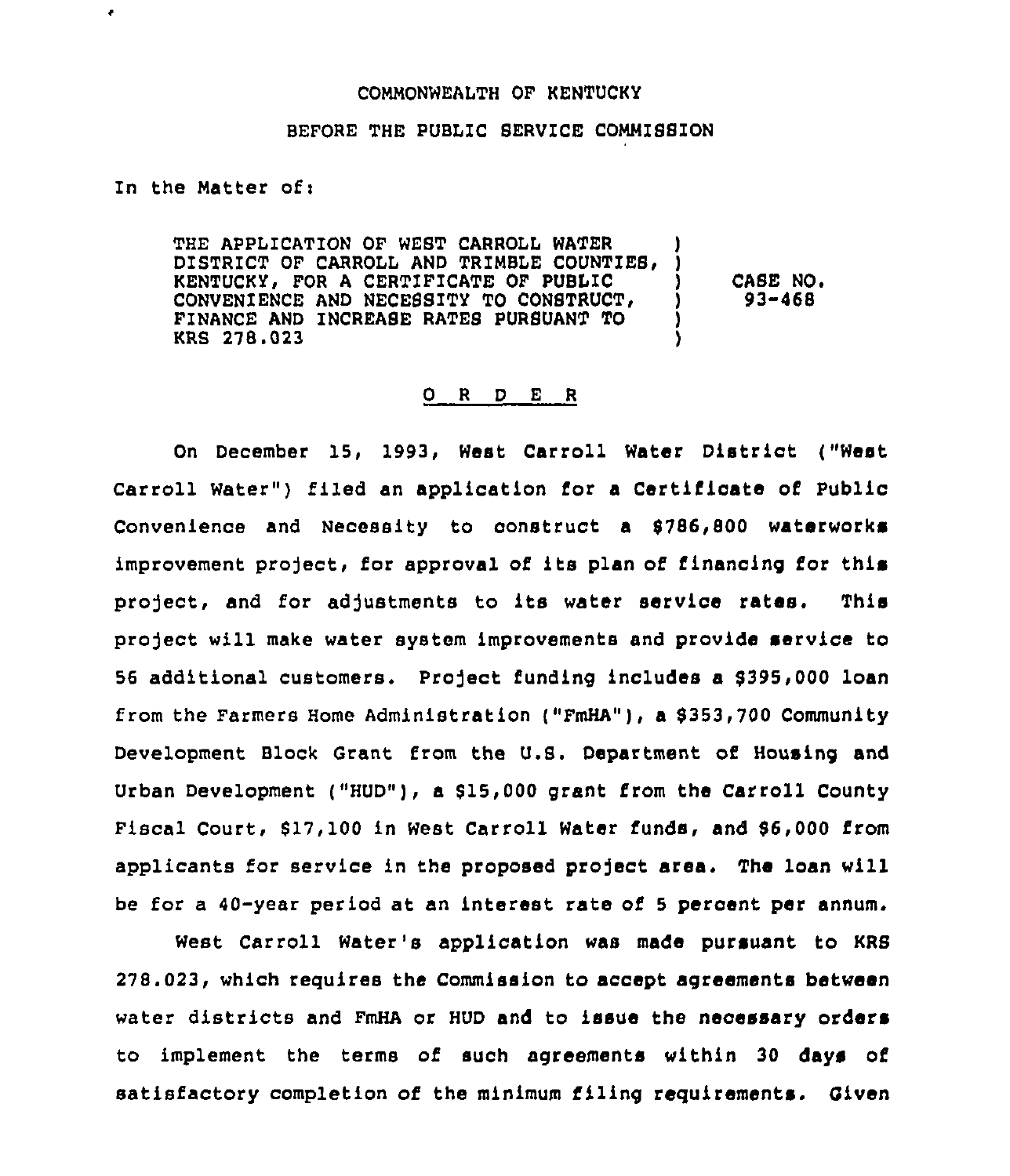that minimum filing requirements were met in this case on December 27, 1993, KRS 278.023 does not grant the Commission any discretionary authority to modify or reject any portion of this agreement,

IT IS THEREFORE ORDERED thati

 $\hat{\mathbf{r}}$ 

1, West Carroll Water is hereby granted <sup>a</sup> Certificate of Public Convenience and Necessity for the proposed oonstruction project.

2, West Carroll Water's proposed plan of financing with FmHA and HUD is accepted.

3. West Carroll Water shall file <sup>a</sup> copy of the "as-built" drawings and a certified statement that the construction has been satisfactorily completed in accordance with the contract plans and specifications within 60 days of the substantial completion of the construction certificated herein.

4, The rates set out in Appendix A, which is attached hereto and incorporated herein, are the rates approved for service rendered on and after the date of this Order.

8. West Carroll Mater shall submit its revised tariff setting out the rates in Appendix A within 30 days of the date of this Order.

6. Meat Carroll Water shall monitor the adequacies of the expanded water distribution system ofter construction. If the level of service is inadequate or declining or the pressure to any customer falls outside the requirements of 807 KAR 5>066, Section

$$
-2-
$$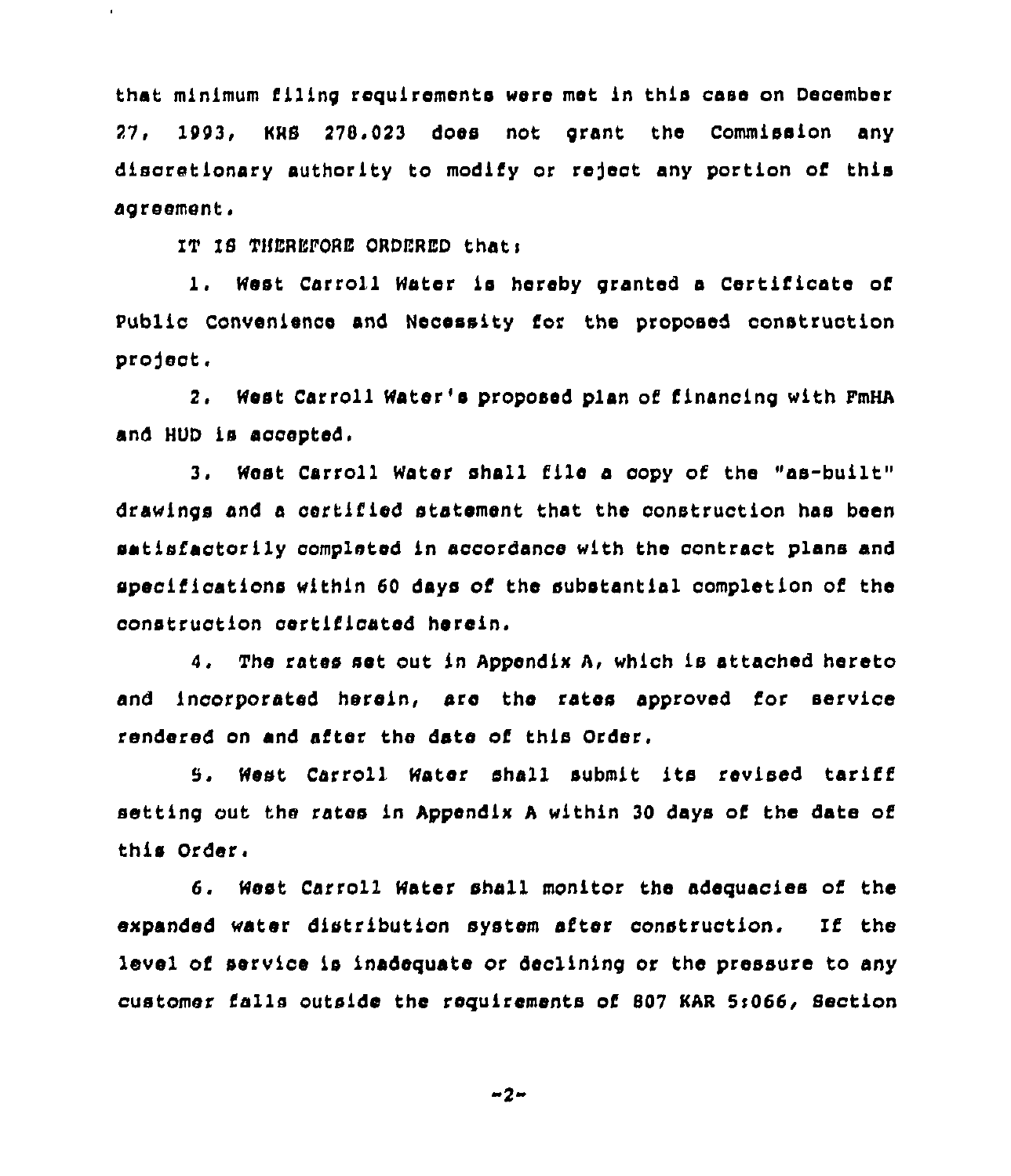5(1), West Carroll Water shall take immediate action to bring the system into compliance with Commission regulations.

Nothing contained herein shall be deemed a warranty of the Commonwealth of Kentucky, or any agency thereof, of the financing herein accepted.

Done at Frankfort, Kentucky, this 24th day of January, 1994.

PUBLIC SERVICE COMMISSION

 $Comm$ 

ATTEST:

**Executive Director**